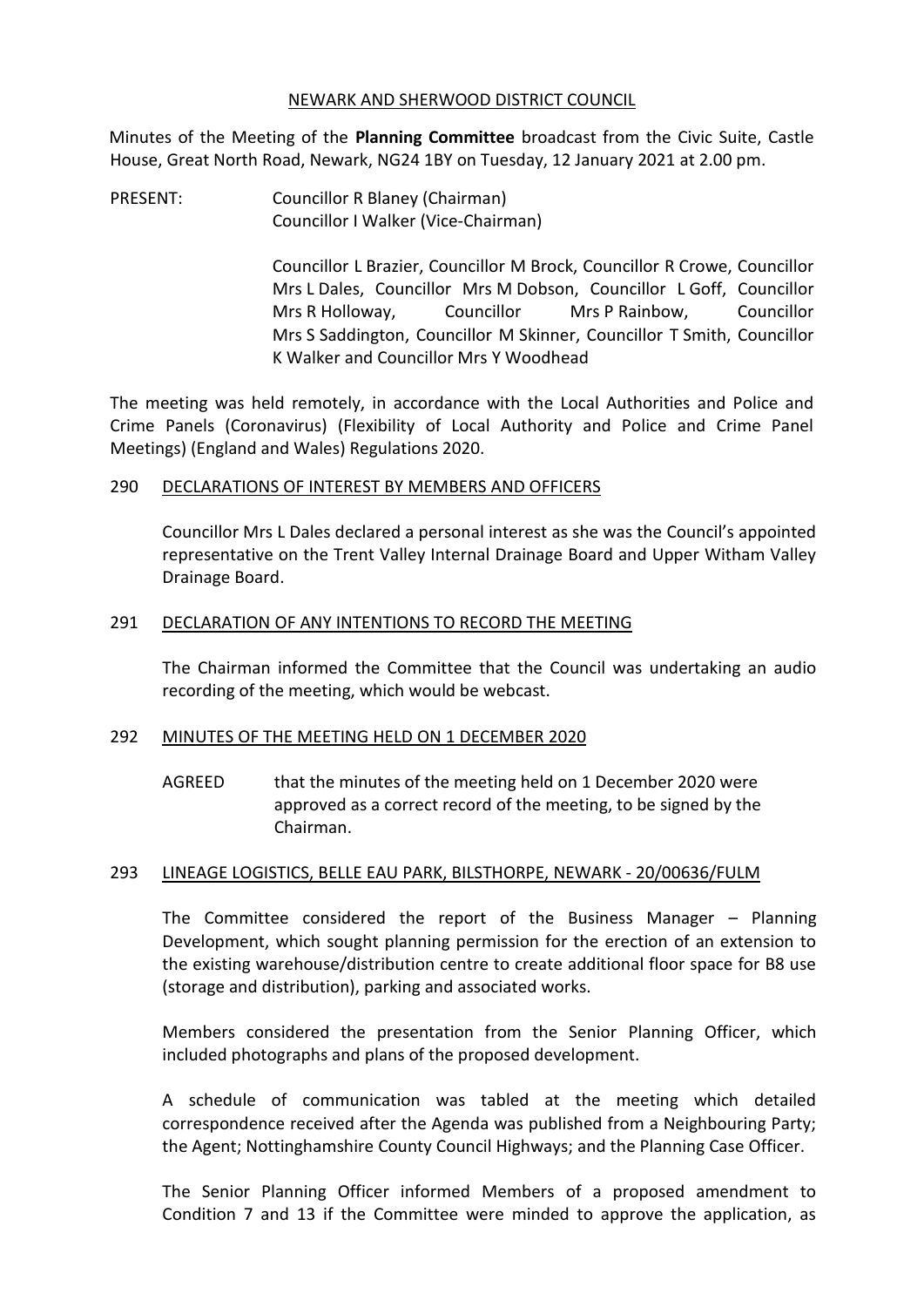follows. The Officer recommendation was amended to approval subject to the conditions outlined and also a legal agreement securing monitoring fees for the Travel Plan and compliance with the Traffic Management Plan.

## Condition 7

The development hereby approved shall not be brought into use until the mitigation measures included within the Noise Assessment by wsp – 70069516-001/R01 dated May 2020, have been fully installed on site. For the avoidance of doubt this includes:

- A 20 metre length of 2.5m high acoustic fence/barrier along the Western site boundary joining the existing barrier at its Northern extent
- A 50 metre length of 2.5m high acoustic fence/barrier along the Western site boundary adjacent to the site access road effectively extending the existing screening to the South.

The measures shall thereafter be retained for the operational lifetime of the development.

Reason: To protect neighbouring amenity.

# Condition 13

**Notwithstanding the submitted details within Initial Travel Plan by TTHC – M19136- 03C TP dated October 2020,** no part of the development hereby permitted shall be occupied until a Travel Plan has been submitted to and approved in writing by the Local Planning Authority. The Travel Plan shall set out proposals (including targets, a timetable and enforcement mechanism) to promote travel by sustainable modes and shall include arrangements for monitoring of progress of the proposals. The approved Travel Plan shall be implemented in accordance with the timetable set out in that plan.

Reason: To promote sustainable travel.

Members considered the application and it was commented that the structure currently dominated the area off the A617 and the proposed development would result in added visual harm by virtue of its sheer scale and massing. Policy DM8 was quoted and it was felt that the development was not proportionate in the countryside, was unsuitable as this area was not an industrial site. The A617 was already heavily used with the narrow congested Kelham Bridge. The impact from this development on the surrounding local residents should be taken into account, including overshadowing from this business. HGV's were currently parking outside residential properties waiting for delivery/collection times and residents were also experiencing noise nuisance and littering from the HGV's. It was commented that the development should be on an industrial estate with better road networks. Members also felt that as the application was for chilled goods this application was for a new business, which conflicted with Policy DM8, as it was not a proportionate expansion of a business, as Members considered this a new business. The Transport Management Plan was also questioned regarding why the business was not already adhering to a Transport Management Plan. A Member commented that contact had previously been made with the business regarding complaints about HGV's using unsuitable roads and the company had confirmed that they were unable to influence the drivers. Some Members considered the 170 jobs given the economic crisis the country was experiencing and felt that employment was a primary factor. Other Members did not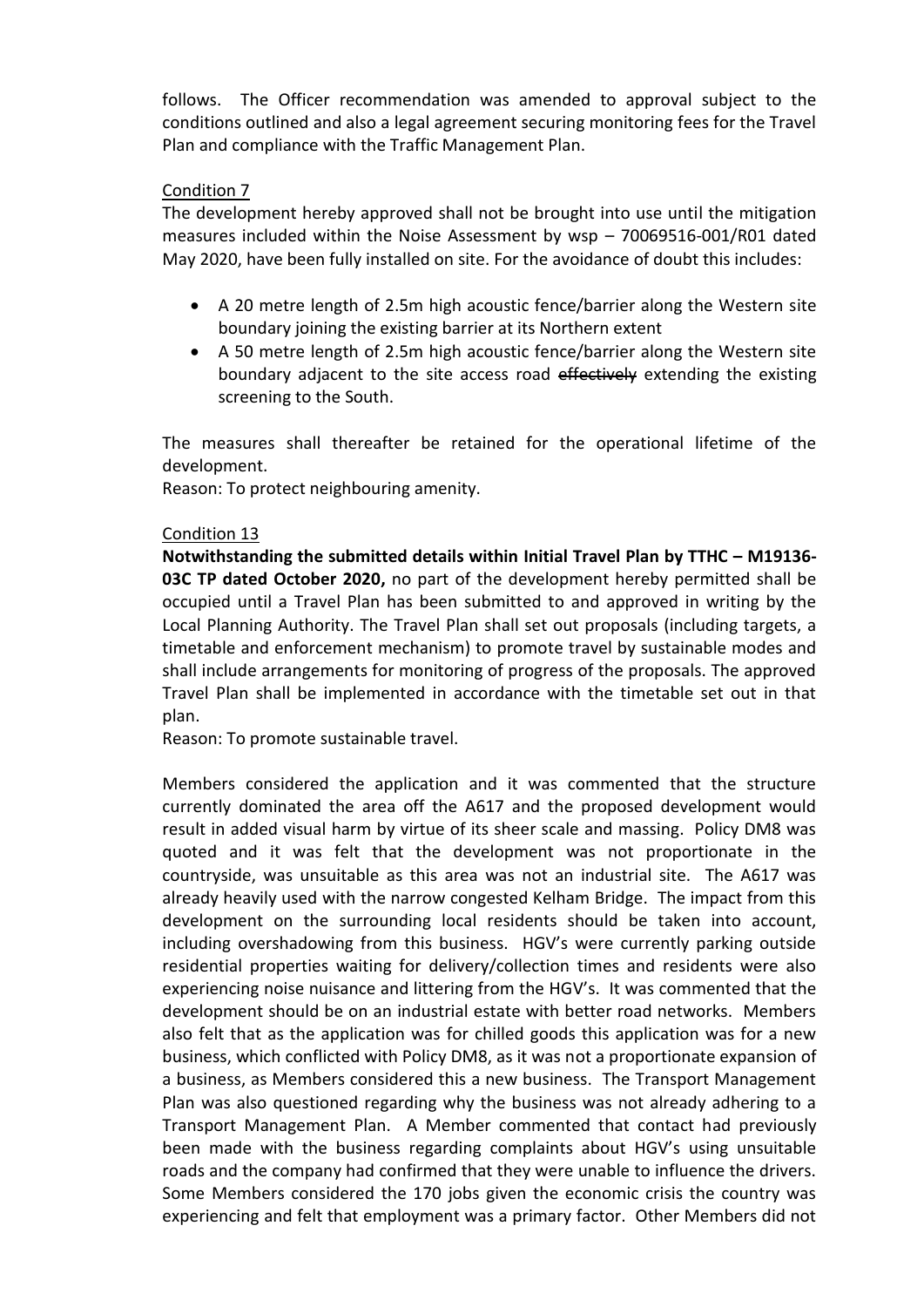consider job creation to outweigh the harm identified in the Officers report.

Councillor I Walker took no part in the vote as he was not present for the entire Officer presentation.

A vote was taken and lost to approve planning permission with 5 votes For and 8 votes Against.

AGREED (with 8 votes For and 5 votes Against) that contrary to Officer recommendation planning permission be refused due to principle/disproportionate extension in the open countryside, adverse visual impact and associated impact on neighbour amenity, less than substantial heritage harm. Development is therefore contrary to policies CP3 and SP3 of the Core Strategy and DM5 and DM8 of the Allocations & Development Management Plan Document.

In accordance with paragraph 12.5 of the Planning Protocol, as the motion was against officer recommendation, a recorded vote was taken.

| <b>Councillor</b> | <b>Vote</b>              |
|-------------------|--------------------------|
| R. Blaney         | For                      |
| L. Brazier        | For                      |
| M. Brock          | For                      |
| R. Crowe          | Against                  |
| Mrs L. Dales      | For                      |
| Mrs M. Dobson     | For                      |
| L. Goff           | Against                  |
| Mrs R. Holloway   | For                      |
| Mrs P. Rainbow    | For                      |
| Mrs S. Saddington | Absent                   |
| M. Skinner        | Against                  |
| T. Smith          | For                      |
| I. Walker         | Took no part in the vote |
| K. Walker         | Against                  |
| Mrs Y. Woodhead   | Against                  |

### 294 14 CHATHAM COURT, NEWARK - 20/02000/FUL

The Committee considered the report of the Business Manager – Planning Development, which sought planning permission for the proposed conversion of an existing ground floor flat into a Community Hub, including change of use from residential to Community use.

Members considered the presentation from the Senior Planning Officer, which included photographs and plans of the proposed development.

Members considered the application and they welcomed the investment of the hub for residents and the area. It was commented that if the community hub was not successful the room be converted back into a one bedroom flat.